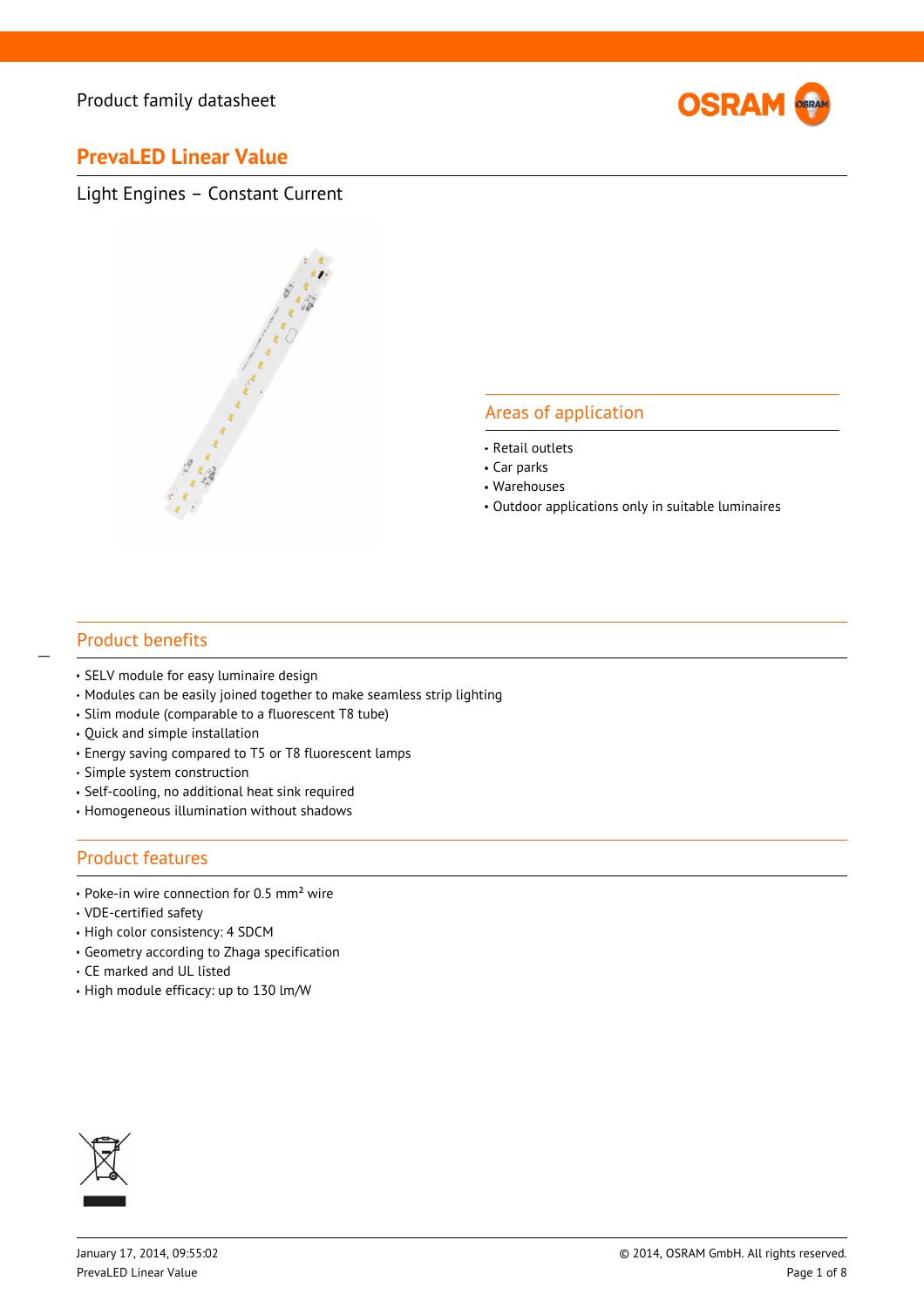### Technical data

#### **Electrical data**

| <b>Product description</b> | <b>Nominal current</b> | Rated wattage | Type of current |
|----------------------------|------------------------|---------------|-----------------|
| PLVZ1-LIN 1100-830-280     | 0.25A                  | 7.70 W        | DC              |
| PLVZ1-LIN 1100-840-280     | 0.25A                  | 7.70 W        | DC              |
| PLVZ1-LIN 1300-830-560     | 0.25A                  | 9.10 W        | DC              |
| PLVZ1-LIN 1300-840-560     | 0.25A                  | 9.10 W        | DC              |
| PLVZ1-LIN 2200-830-560     | 0.50A                  | 15.30 W       | DC              |
| PLVZ1-LIN 2200-840-560     | 0.50A                  | 15.30 W       | DC              |
| PLVZ1-LIN 650-830-280      | 0.13A                  | 4.60 W        | DC.             |
| PLVZ1-LIN 650-840-280      | 0.13A                  | 4.60 W        | DC              |

## **Light technical data**

| <b>Product description</b> | Color temperature | Color rendering index Ra | Light color as per EN<br>12464-1 | <b>Light color LED</b> |
|----------------------------|-------------------|--------------------------|----------------------------------|------------------------|
| PLVZ1-LIN 1100-830-280     | 3000 K            | $80^\circ$               | Warm White                       | white                  |
| PLVZ1-LIN 1100-840-280     | 4000 K            | 80                       | Cool White                       | white                  |
| PLVZ1-LIN 1300-830-560     | 3000 K            | 80                       | Warm White                       | white                  |
| PLVZ1-LIN 1300-840-560     | 4000 K            | $80^\circ$               | Cool White                       | white                  |
| PLVZ1-LIN 2200-830-560     | 3000 K            | $80^\circ$               | Warm White                       | white                  |
| PLVZ1-LIN 2200-840-560     | 4000 K            | $80^\circ$               | Cool White                       | white                  |
| PLVZ1-LIN 650-830-280      | 3000 K            | $80^\circ$               | Warm White                       | white                  |
| PLVZ1-LIN 650-840-280      | 4000 K            | 80                       | Cool White                       | white                  |

| <b>Product description</b> | Luminous flux     | <b>Luminous efficacy</b> | Beam angle |
|----------------------------|-------------------|--------------------------|------------|
| PLVZ1-LIN 1100-830-280     | $1016 \text{ Im}$ | 121 $\text{Im}/\text{W}$ | 115°       |
| PLVZ1-LIN 1100-840-280     | 1077 lm           | 128 lm/W                 | 115°       |
| PLVZ1-LIN 1300-830-560     | 1218 lm           | 122 $\text{Im}/\text{W}$ | 115°       |
| PLVZ1-LIN 1300-840-560     | 1292 lm           | 130 lm/W                 | 115°       |
| PLVZ1-LIN 2200-830-560     | 2031 lm           | 122 $\text{Im}/\text{W}$ | 115°       |
| PLVZ1-LIN 2200-840-560     | 2154 lm           | 130 lm/W                 | 115°       |
| PLVZ1-LIN 650-830-280      | 609 lm            | 121 lm/W                 | 115°       |
| PLVZ1-LIN 650-840-280      | 646 lm            | 128 lm/W                 | 115°       |

## **Dimensions & weight**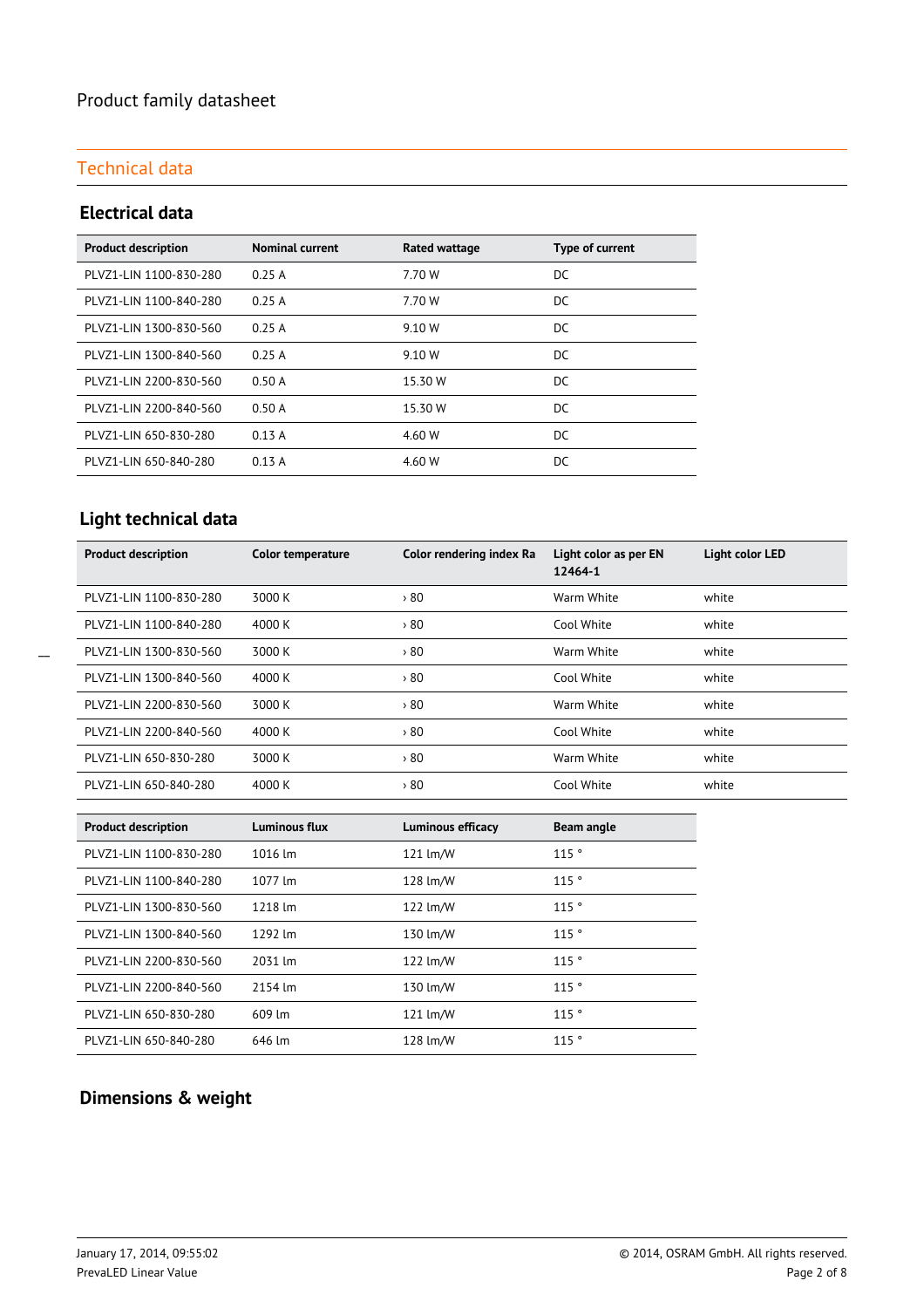| <b>Product description</b> | Length   |
|----------------------------|----------|
| PLVZ1-LIN 1100-830-280     | 2800 mm  |
| PLVZ1-LIN 1100-840-280     | 280.0 mm |
| PLVZ1-LIN 1300-830-560     | 560.0 mm |
| PLVZ1-LIN 1300-840-560     | 560.0 mm |
| PLVZ1-LIN 2200-830-560     | 560.0 mm |
| PLVZ1-LIN 2200-840-560     | 560.0 mm |
| PLVZ1-LIN 650-830-280      | 280.0 mm |
| PLVZ1-LIN 650-840-280      | 280.0 mm |

## **Produkt Strichzeichnungen (vermasst)**



Product line drawing PLVZ1-LIN 1100-830-280 | PLVZ1-LIN 1100-840-280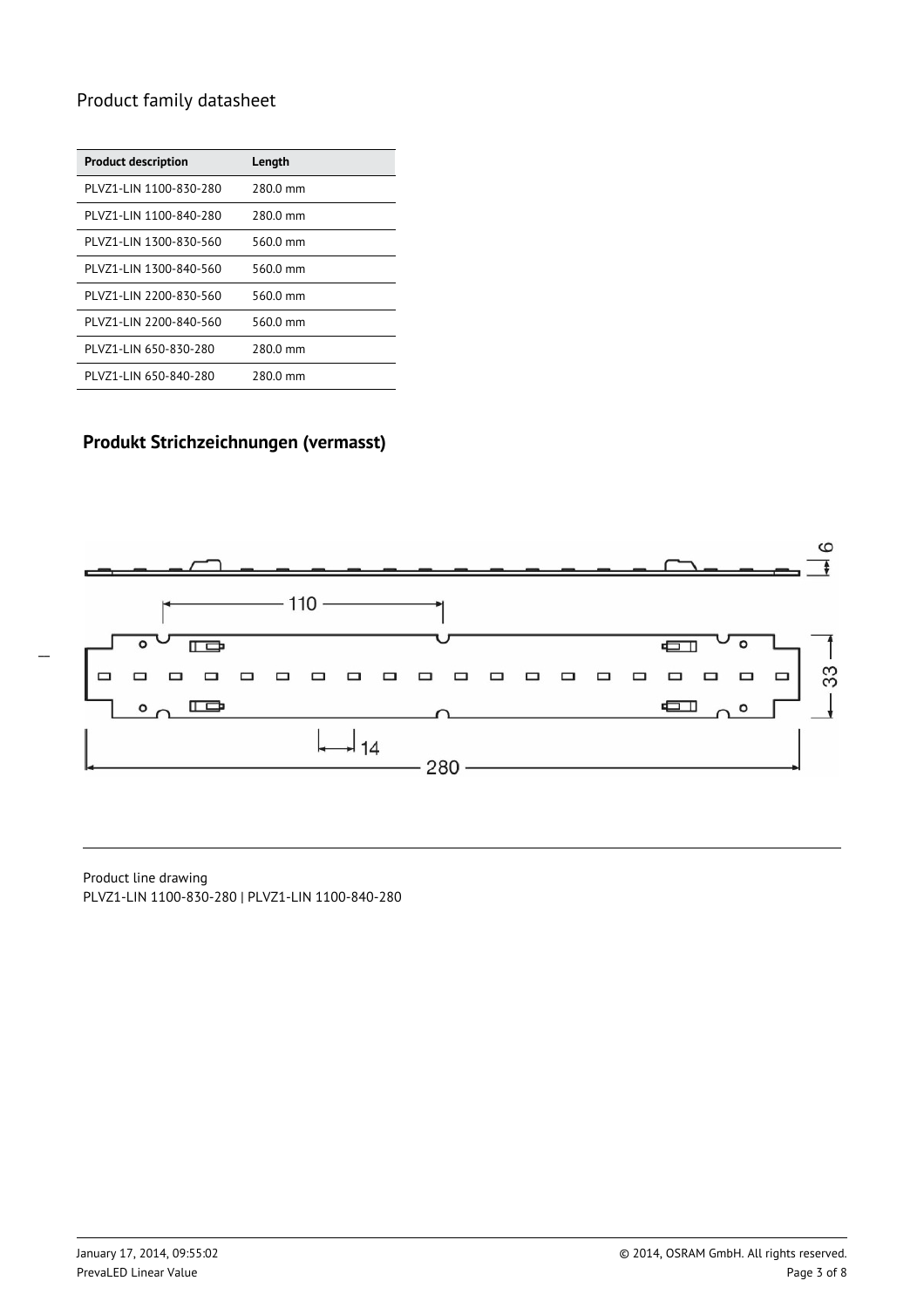

Product line drawing PLVZ1-LIN 1300-830-560 | PLVZ1-LIN 1300-840-560

 $\overline{a}$ 



Product line drawing PLVZ1-LIN 2200-830-560 | PLVZ1-LIN 2200-840-560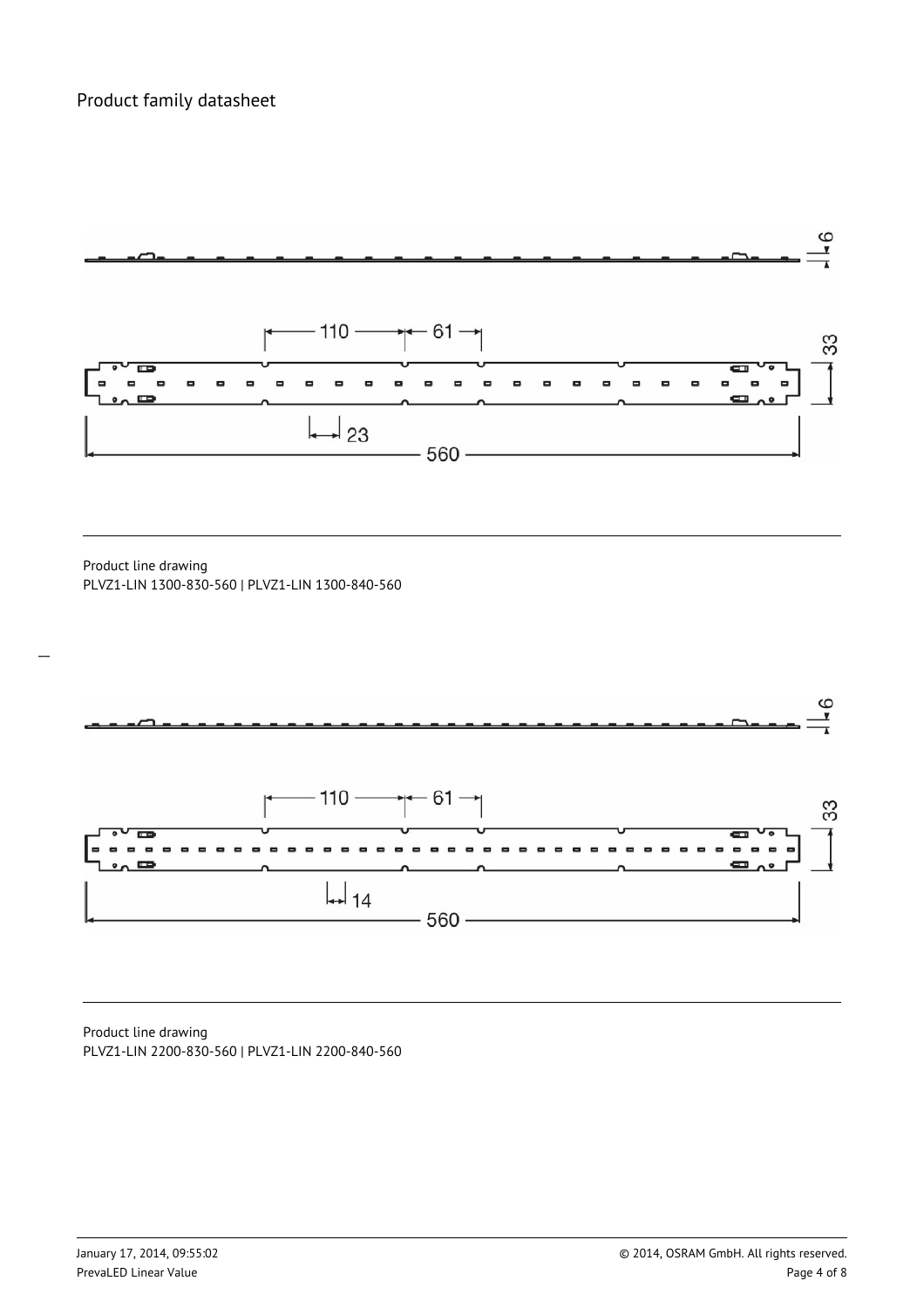

Product line drawing PLVZ1-LIN 650-830-280 | PLVZ1-LIN 650-840-280

# $\overline{a}$

### **Temperatures**

| <b>Product description</b> | Maximum temperature<br>at tc test point | Ambient temperature<br>range |
|----------------------------|-----------------------------------------|------------------------------|
| PLVZ1-LIN 1100-830-280     | 70 °C                                   | $-20+45$ °C                  |
| PLVZ1-LIN 1100-840-280     | 70 °C                                   | $-20+45$ °C                  |
| PLVZ1-LIN 1300-830-560     | 70 °C                                   | $-20+45$ °C                  |
| PLVZ1-LIN 1300-840-560     | 70 °C                                   | $-20+45$ °C                  |
| PLVZ1-LIN 2200-830-560     | 70 °C                                   | $-20+45$ °C                  |
| PLVZ1-LIN 2200-840-560     | 70 °C                                   | $-20+45$ °C                  |
| PLVZ1-LIN 650-830-280      | 70 °C                                   | $-20+45$ °C                  |
| PLVZ1-LIN 650-840-280      | 70 °C                                   | $-20+45$ °C                  |

## **Lifespan**

| <b>Product description</b> | Lifespan |
|----------------------------|----------|
|                            |          |
| PLVZ1-LIN 1100-830-280     | 50000 h  |
| PLVZ1-LIN 1100-840-280     | 50000 h  |
| PLVZ1-LIN 1300-830-560     | 50000 h  |
| PLVZ1-LIN 1300-840-560     | 50000 h  |
| PLVZ1-LIN 2200-830-560     | 50000 h  |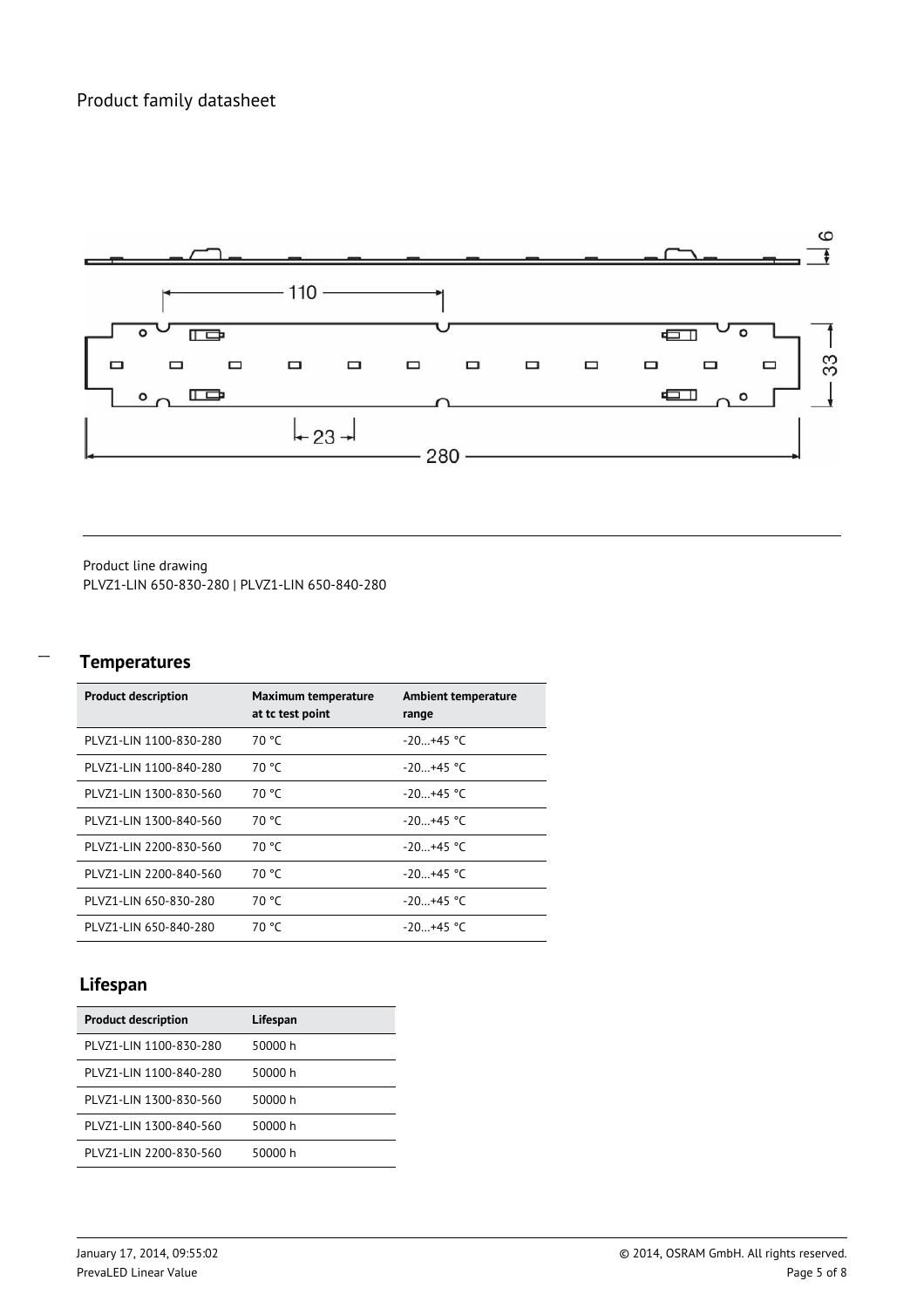| <b>Product description</b> | Lifespan |
|----------------------------|----------|
| PLVZ1-LIN 2200-840-560     | 50000 h  |
| PLVZ1-LIN 650-830-280      | 50000 h  |
| PLVZ1-LIN 650-840-280      | 50000 h  |

### **Additional product data**

| <b>Product description</b> | Number of LEDs per<br>module |
|----------------------------|------------------------------|
| PLVZ1-LIN 1100-830-280     | 20                           |
| PLVZ1-LIN 1100-840-280     | 20                           |
| PLVZ1-LIN 1300-830-560     | 24                           |
| PLVZ1-LIN 1300-840-560     | 24                           |
| PLVZ1-LIN 2200-830-560     | 40                           |
| PLVZ1-LIN 2200-840-560     | 40                           |
| PLVZ1-LIN 650-830-280      | 12                           |
| PLVZ1-LIN 650-840-280      | 12                           |

## **Capabilities**

| <b>Product description</b> | <b>Dimmable</b> |
|----------------------------|-----------------|
| PLVZ1-LIN 1100-830-280     | N٥              |
| PLVZ1-LIN 1100-840-280     | N٥              |
| PLVZ1-LIN 1300-830-560     | N٥              |
| PLVZ1-LIN 1300-840-560     | N٥              |
| PLVZ1-LIN 2200-830-560     | N٥              |
| PLVZ1-LIN 2200-840-560     | N٥              |
| PLVZ1-LIN 650-830-280      | N٥              |
| PLVZ1-LIN 650-840-280      | N٥              |

## **Country specific categorizations**

| <b>Product description</b> |
|----------------------------|
| PLV71-LIN 1100-830-280     |
| PLVZ1-LIN 1100-840-280     |
| PLV71-LIN 1300-830-560     |
| PLV71-LIN 1300-840-560     |
| PLV71-LIN 2200-830-560     |
| PLV71-LIN 2200-840-560     |
| PLVZ1-LIN 650-830-280      |
|                            |

 $\overline{a}$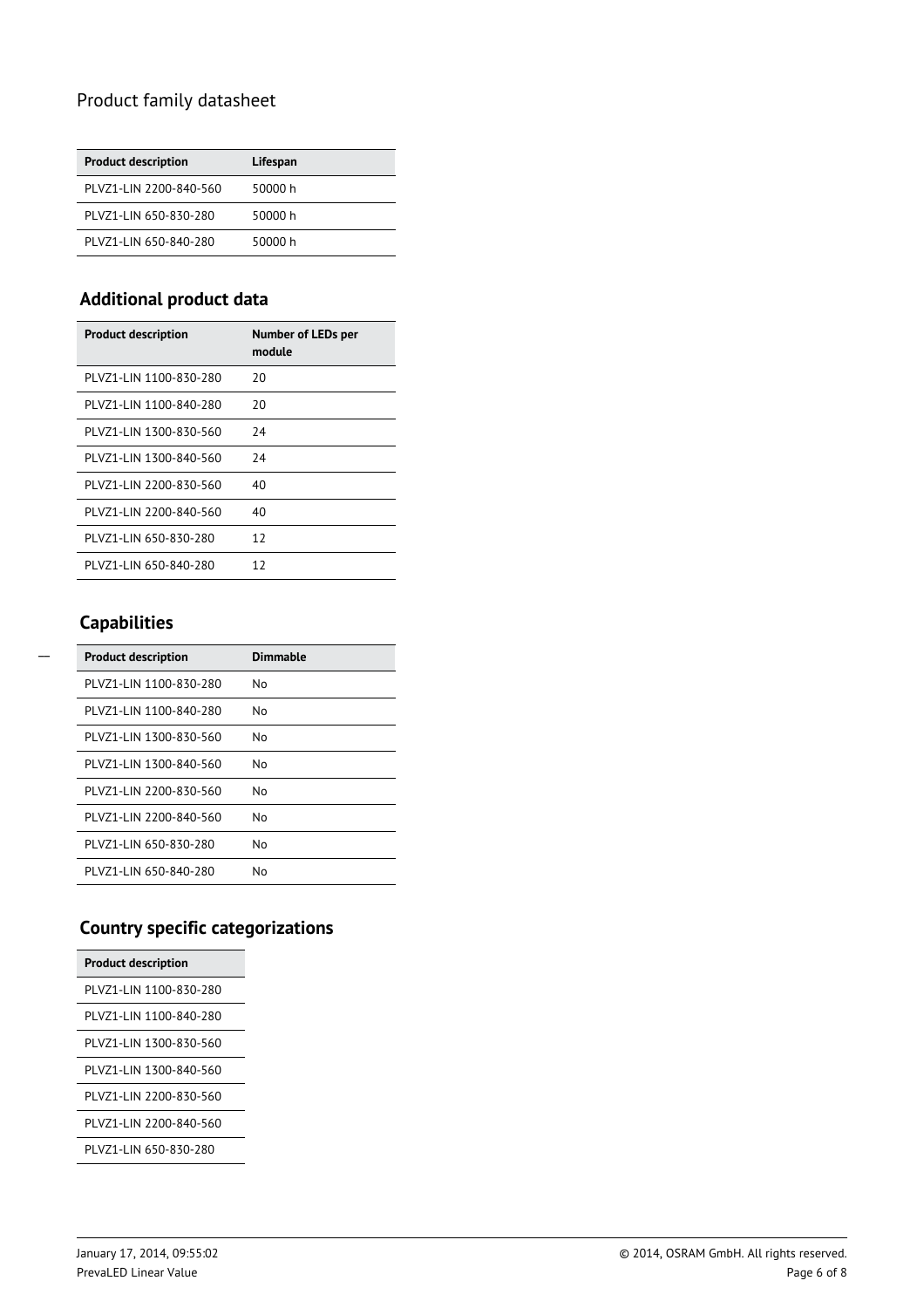#### **Product description**

PLVZ1-LIN 650-840-280

#### Application advice

For more detailed application information and graphics please see product datasheet.

#### Sales and Technical Support

Sales and Technical Support www.osram.com

#### Download Data

| <b>File</b>                                                                    |
|--------------------------------------------------------------------------------|
| <b>Product Datasheet</b><br>PrevaLED Linear Value datasheet                    |
| <b>Product Family Datasheet</b><br>PrevaLED Linear Value Preliminary Datasheet |
| CAD data<br>PLVZ1-Lin-1100_LEP+1100(STP+file)                                  |
| CAD data<br>PLVZ1-Lin-1300_LEP+1300(STP+file)                                  |
| CAD data<br>PLVZ1-Lin-2200_LEP+2200(STP+file)                                  |
| CAD data<br>PLVZ1-Lin-650 LEP+650(STP+file)                                    |

### Logistical Data

 $\overline{a}$ 

| <b>Product code</b> | <b>Product</b><br>description | Packaging unit<br>(Pieces/Unit) | <b>Dimensions</b><br>(height x width x<br>length) | <b>Volume</b> | <b>Gross weight</b> |
|---------------------|-------------------------------|---------------------------------|---------------------------------------------------|---------------|---------------------|
| 4052899914834       | PLVZ1-LIN 1100-<br>830-280    | Shipping carton<br>box<br>40    | $- X - X -$                                       |               |                     |
| 4052899914858       | PLVZ1-LIN 1100-<br>840-280    | Shipping carton<br>box<br>40    | $- X - X -$                                       |               |                     |
| 4052899914872       | PLVZ1-LIN 1300-<br>830-560    | Shipping carton<br>box<br>40    | $- x - x -$                                       |               |                     |
| 4052899914896       | PLVZ1-LIN 1300-<br>840-560    | Shipping carton<br>box<br>40    | $- X - X -$                                       |               |                     |